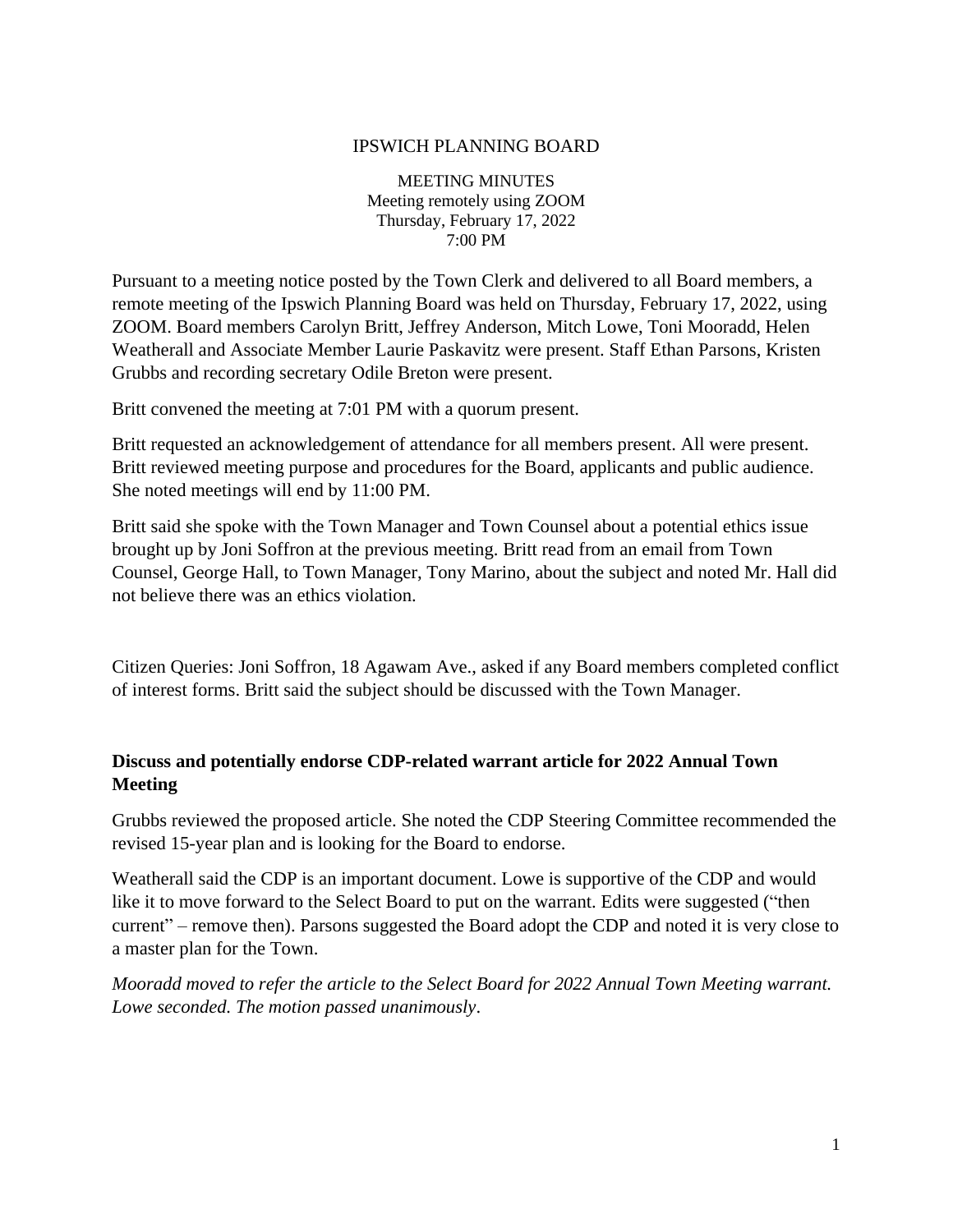# **Discuss whether or not to initiate zoning amendment warrant articles for 2022 Annual Town Meeting**

Grubbs reviewed the purpose of proposed articles and explained how the working group developed the articles. Paskavitz added that community concerns were considered. Mooradd reviewed two articles. Mooradd noted one article fosters smaller housing that fits into neighborhood characteristics. Britt questioned the definition of "lot area". She noted there are building restrictions in all zoning districts. Parsons expressed concerns with changes to the "minimum lot area". Lowe questioned if the proposed changes are only applicable to residential buildings. Lowe is concerned about the timing of the proposed changes and would like more time to study the articles. He suggested that Fall Town Meeting may be more appropriate to propose changes. Parsons is concerned about unintended consequences and noted articles are due to the Town Manager tomorrow. Mooradd said the proposed changes are not urgent. Weatherall suggested a dialogue about a proposed moratorium.

Public Comment: Torii Bottomley brought up the issue of short-term rentals preventing longterm housing. She suggested the Board look into short-term rentals.

*Lowe moved to table considering the proposed articles presented this evening to after Annual Town Meeting. Weatherall seconded. The motion passed with 4 votes yes (two votes no – Mooradd, Paskavitz)*.

### **Review and consider vote to approve Linebrook Road OSPZ trail easement**

Jeff Anderson is recused. Brad Latham, attorney for Symes Development was present. Parsons explained that Symes Development is granting an easement for public access to the recreational trail. An O & M Plan is provided for the trail. Maintenance is the Homeowner's Association responsibility. Rick Clark, Ipswich DPW Director, approved the final layout of the trail. The Board is being asked to recommend the Select Board accept the grant of the trail easement. Parsons said the Select Board will consider the trail easement on March 7, 2022. Weatherall asked if horseback riding on the trail is included. Parsons said that it is.

Public Comment: Ralph Williams, 9 Nags Head Road, member of Ipswich Open Space Committee, asked why the location of the trail was determined the best location. Parsons said the decision was made years ago. Lowe added that other Town boards, commissions, and departments reviewed the layout.

Lowe noted that the trail is 8 ft. wide, and the easement should be 10 ft. wide. Parsons requested the Board grant him authority to work out issues in the document.

# *Lowe moved to allow Planning Department Staff to make minor modifications on behalf of the Planning Board to the trail easement. Paskavitz seconded. The motion passed unanimously*.

Parsons suggested the Board take a second vote to approve the master deed as containing the Planning Board imposed special permit conditions.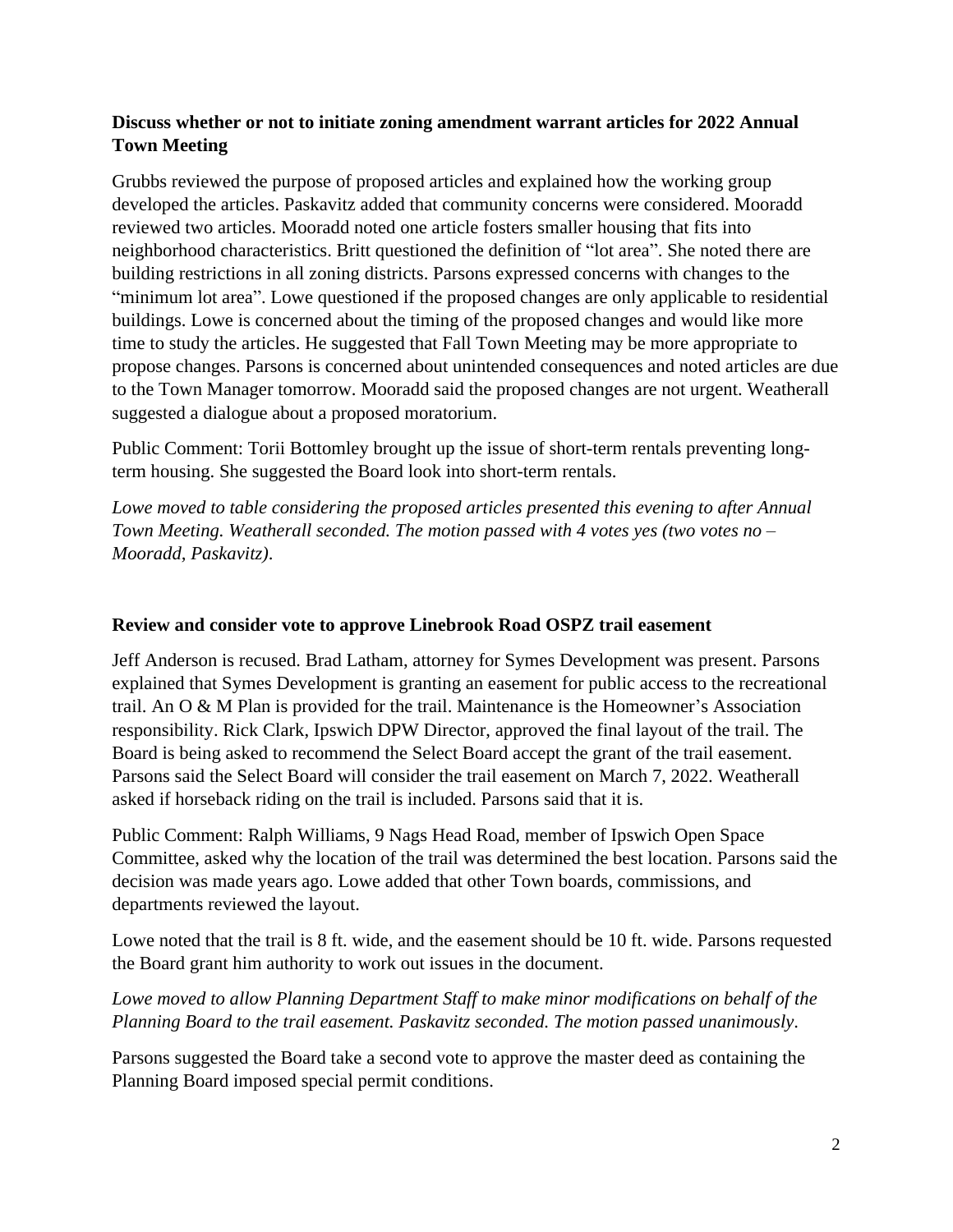*Lowe moved to accept the master deed language as presented by the applicant. Mooradd seconded. The motion passed unanimously*.

**New Public Hearing: Request by New England Biolabs Inc. for a Special Permit pursuant to** *Sections IX.N and XI.J of the Zoning Bylaw* **for uses involving hazardous and toxic materials associated with the uses and activities in the main laboratory building and the expansion currently under construction at the New England Biolabs, Inc. property at 240 County Road (Assessor's Map 63, Lot 7), located in the Rural Residence A District (an on NEB's GEPD lot)**

Jeff Anderson and Helen Weatherall are recused. Britt appointed Laurie Paskavitz as a voting member. Patrick Norton (New England Biolabs), Don Greenough, attorney for New England Biolabs (NEB), and Barry Cohen (NEB) were present for the application. Lowe disclosed no conflict of interest or he is biased in any way as Lowe disclosed to the Town Manager that Don Greenough has done work for him in the past.

Greenough reviewed the application and noted the existing building is under a Special Permit issued in 2001, which included four paragraphs related to use in the bylaw. In 2008, the Town adopted a more comprehensive Special Permit process relating to hazardous materials. Greenough said it does not make sense for one building to operate under 2001 bylaws and the new building to operate under current bylaws.

Cohen is the Senior Manager for Environmental Health and Safety for NEB. Cohen is also on the NEB Public Safety Oversight Committee. Cohen reviewed the first special permit and noted that having two different special permits would make it difficult for future operations. Cohen said bylaws have been updated since the issuance of the first Special Permit and would like both special permits to follow the current bylaws. Cohen described operations and noted NEB has a State license for radioactive materials. The use of hazardous materials will not increase when new facility opens. Cohen explained the State establishes levels of what can be emitted into the air. NEB is required to maintain extensive records, which are made available to the State for inspection. Cohen noted NEB has a very good safety record. Greenough noted that several waivers were requested as the bylaw's intent is for new uses. The application is for an existing use.

Britt requested statements from the Health Department relative to its role with NEB and requested Cohen provide reports related to the information discussed this evening. Cohen noted that the Ipswich Fire Department can also provide information on site safety. Paskavitz is on the NEB Public Safety Oversight Committee which convened its first meeting on January 13. Paskavitz stated there are 3 key potential hazards to consider: chemical, biological, and radiological biohazard. She asked if the permit covers all three biohazard materials. Cohen said all three as they are all hazardous and toxic. Paskavitz asked Cohen to explain the changes between the permits and what in the permit is making operations difficult.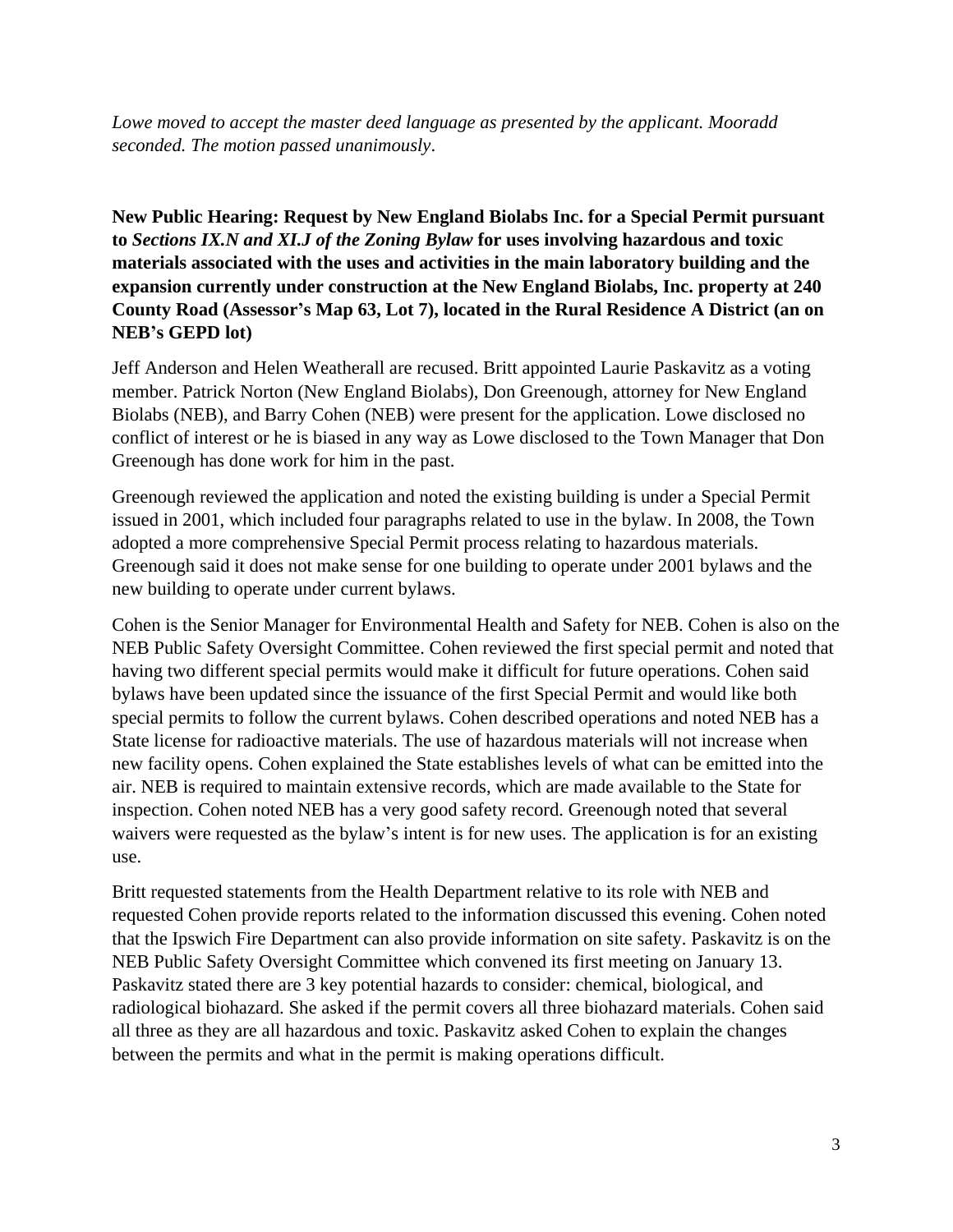Greenough provided background on the previous Special Permit. The 2001 Special Permit has very specific limits for a facility regardless of the size of the facility. When changes were made to the Special Permit process in 2008, oversight was shifted to the Fire Department and Board of Health from the Planning Board. Greenough noted that no hazmat event has ever occurred at NEB. Cohen said no hazardous materials goes in a landfill.

### Public Comment:

Torii Bottomley said this application and discussion should have occurred when the applicant applied for the special permit for the new building. She suggested Cohen has a conflict of interest being employed by NEB and being on the NEB Public Safety Oversight Committee.

Helen Weatherall, commenting as a citizen, asked if there is any incineration activity on-site. Cohen said it is done off site.

Next steps to seek third party review.

*Paskavitz moved to continue the public hearing to March 10, 2022 at Town Hall in Room A at a meeting beginning at 7:00 PM. Lowe seconded. The motion passed unanimously*.

**Continued Public Hearing: Request by Helen Moore VonOehsen and William VonOehsen for a Special Permit to convert an accessory structure into a dwelling unit at 48 Turkey Shore Road (Assessor's Map 42A Lot 55), which is located in the Rural Residence A District, pursuant but not necessarily limited to** *Sections V, IX.P and XI.J of the Zoning Bylaw*

Jeff Anderson is recused, and Laurie Paskavitz was appointed a voting member on this application.

Helen and William VonOehsen and John Morin (Morin Cameron Group) were present. Britt noted the APDC approved the design of the accessory building. Mooradd asked about the interior floor plan. VonOehsen presented a draft of the interior floor plan noting it will be a 1 bedroom, 1-bathroom dwelling. Lowe requested floor plans and an updated volume calculation be included. Paskavitz asked about the driveway blind spots. Helen VonOehsen reviewed existing conditions and noted a vehicle must back out onto Turkey Shore Road. The proposed driveway design is safer and the APDC provided input to the proposed driveway.

Britt suggested Parsons could draft a decision for the next meeting.

Public Comment: Katie Peron asked about demolition and new construction and if the homeowner has proved it is a conversion. She noted the accessory dwelling unit can be sold as a condominium and asked if the Board can restrict such a sale in the future. She is also concerned with the construction phase. There are no sidewalks and the street is narrow. She asked if the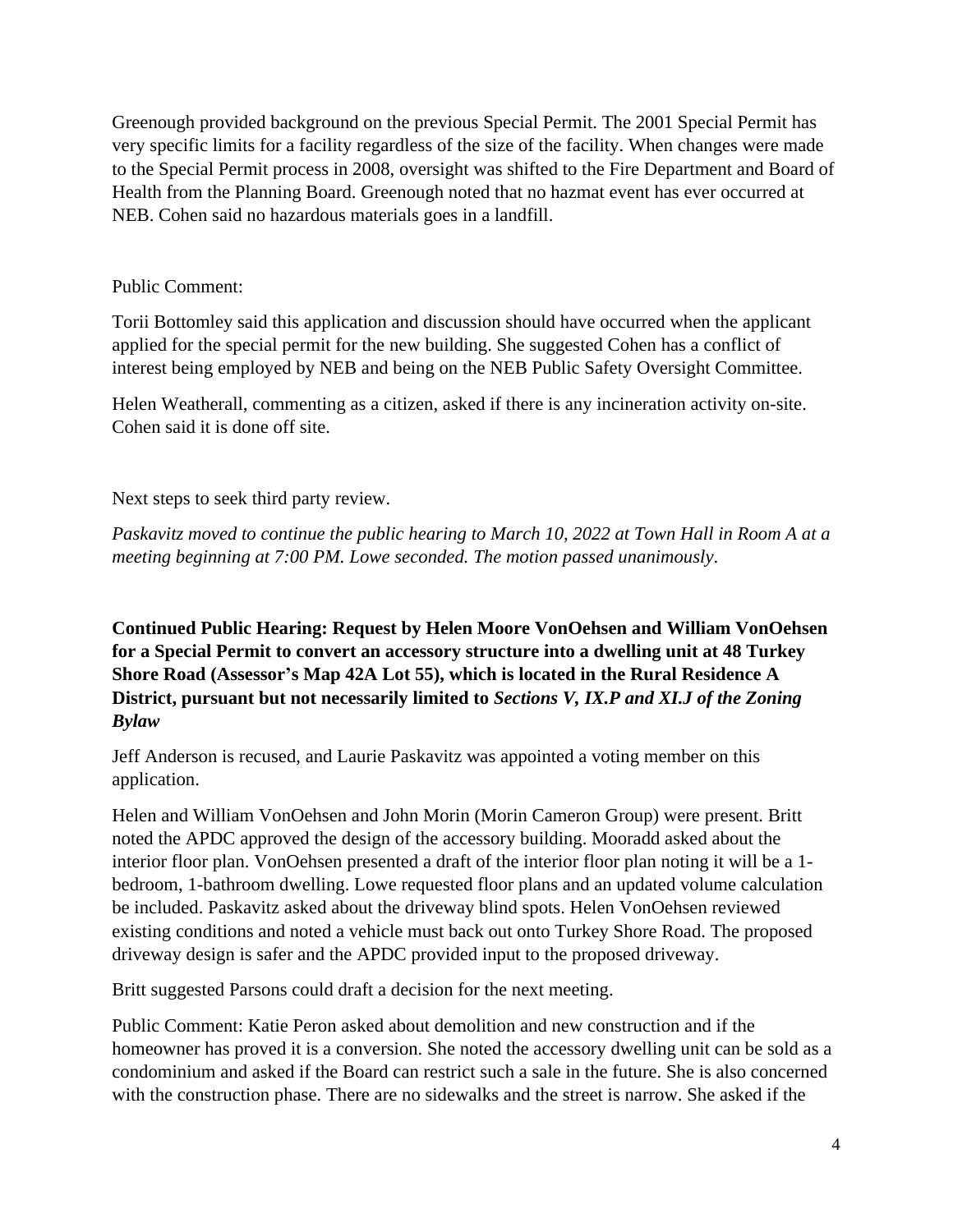Board can condition that all construction vehicles remain on site. She is concerned about the road being blocked by construction vehicles.

Grubbs said the safety conditions can be added to the decision. DPW is reviewing curb cuts.

*Lowe moved to continue the public hearing to March 10, 2022 at Town Hall in Room A at a meeting beginning at 7:00 PM. Mooradd seconded. The motion passed unanimously*.

# **Continued Public Hearing: 50-56 Market Street LLC for a Special Permit for a multifamily residential development (adding 5 townhouses to an existing multifamily dwelling property) at 50-56 Market Street (Assessor's Map 42A, Lot 202), which is located in the Central Business District, pursuant but not necessarily limited to** *Sections V.D, VI, VII, IX.I, IX.K, and XI.J* **of the Zoning Bylaw**

Anderson is recused. Britt appointed Paskavitz as a voting member for the application when the public hearing was opened on October 21, 2021.

Kevin Perelli (owner), Ken Savoie (Savoie Nolan Architects), John Morin (Morin Cameron Group) and Meredith Fine (attorney) were present for the application. Britt noted responses dated February 1, 2022 from John Morin to the peer reviewer. Parsons spoke with Bob Puff (peer reviewer) and provided an update on Bob's comments. Bob Puff noted concerns with snow storage and tandem parking in the front of the site. He noted the maneuvering aisle width is a concern as there is no buffer (such as a curb) to the building. He also raised concerns about grading and drainage behind the new building. He raised a concern about the proximity (within 10 ft. of foundation) of a stormwater recharge chamber to the existing building. He commented that the issues he raised had not been addressed.

Savoie said some peer review comments with tandem parking and maneuvering in the aisle are subjective and not based on any engineering data. Savoie asked if Bob Puff is satisfied with general engineering requirements of the project. Parsons said Bob Puff is issuing a recommendation to the Board based on what the Board requested. Bob is basing his recommendation on best engineering practices, the Town's Zoning Bylaw, and State and local stormwater regulations. Savoie said Bob Puff is not stating whether his recommendation is based on personal opinion or sound engineering principles. Savoie said it appears that he is trying to find issues instead of advising the Board about whether or not the base plan meets the requirements and standards of the Town. Britt asked if Bob Puff thinks all issues noted can be accommodated given the current pattern of development of the site. Parsons said there is no way to avoid the current layout without tandem parking.

Perelli noted the site layout is to preserve the green space in front of the existing building. It was very important to him and the DRB to maintain that green space. Lowe said market conditions will determine if this is a viable site. Lowe said issues with stormwater management need to be addressed as it is not subjective. Britt said the Board's big-picture responsibility in reviewing the application is to learn what benefit it has to the Town. Britt said the stormwater management issues must be addressed. Weatherall is concerned with Lowe's comment that it is up to the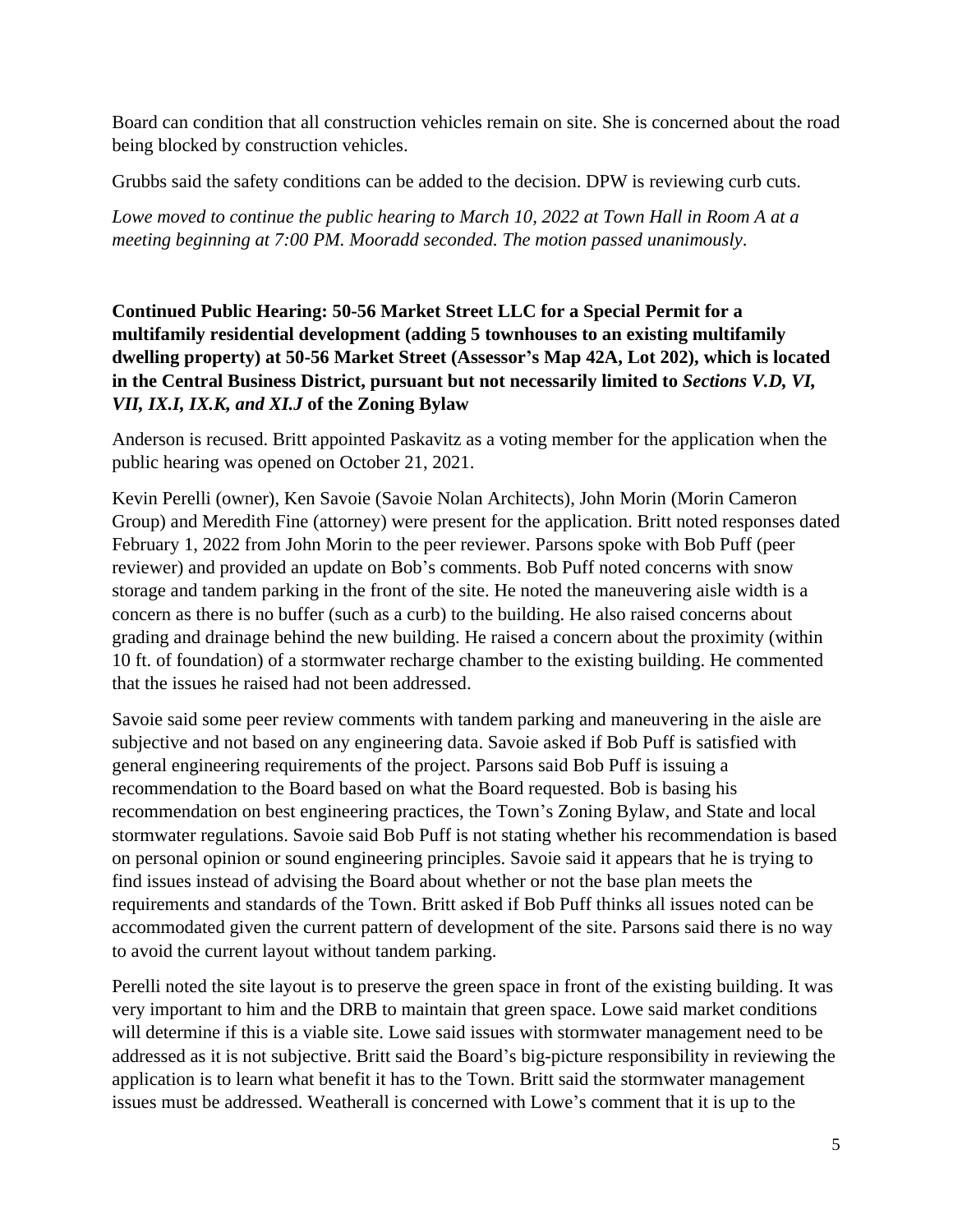buyers. She said the Board needs to be thinking about the community at large and she hesitates to leave the decision to potential buyers. She would like to avoid creating a problem and then having others address it.

Parsons mentioned the DRB issued a favorable recommendation this past Monday night. It recommended that the Board allow the applicant to install some treatment by the driveway to serve as a path to Market Street. The DRB thought the treatment would help lessen the appearance of a wide asphalt driveway. The DRB was supportive of the landscape plan.

Mooradd said the Board would be prudent to wait to hear from Bob Puff again. She said stormwater management is long-term and should be resolved.

Attorney Fine said her client is concerned about carrying costs and she suggested a special meeting for this application.

Britt is not comfortable voting or asking the Board to vote on this application without Bob Puff's final comments and recommendations. Paskavitz noted that the Board relies on third-party expertise and would not like to set a precedent by allowing a special meeting.

Britt said that she thinks that since she has been on the Board the Board has reduced the density of units on all special permit applications. It has been suggested to the applicant to reduce the number of units but then applicant has not done so. She suspects the application has taken as long as it has because the applicant has refused to reduce the number and density of the units to make the site work better. Britt does not intend to call a vote for the project until Bob Puff is satisfied with the engineering of this site.

Perelli said he is unclear about what Board member comments mean. Britt said building up to the maximum is not always a good idea. Paskavitz said the massing of the building makes the site tight.

Savoie said he is disappointed with Britt's attitude. He said reducing the units is not based on sound planning principals. He said circulation issues are resolved. Savoie suggested the peer reviewer should be at meetings to respond. He said Board members need to understand their roles and to be objective and base decisions on regulations. Britt said the term density was used as it has created some engineering problems identified by the peer reviewer. She said it is a good suggestion to have the peer reviewer attend meetings. Britt is not comfortable voting on the project without the peer reviewer's final comments.

Public Comment: Bob Weatherall, member of the DRB, discussed the 20 ft. width of driveway. He noted the DRB said the design was better when 16 ft. was paved, and the additional 4 ft. was an alternative material. He said the Board has the ability to call on professional resources necessary to make a wise decision on an application. The Board always has the discretion to use subjectivity in its decisions. If the Board deems a project is incompatible with the neighborhood, it can turn down a project or ask that it be adjusted. He disagreed with Savoie and said it is not purely an objective decision on special permit applications.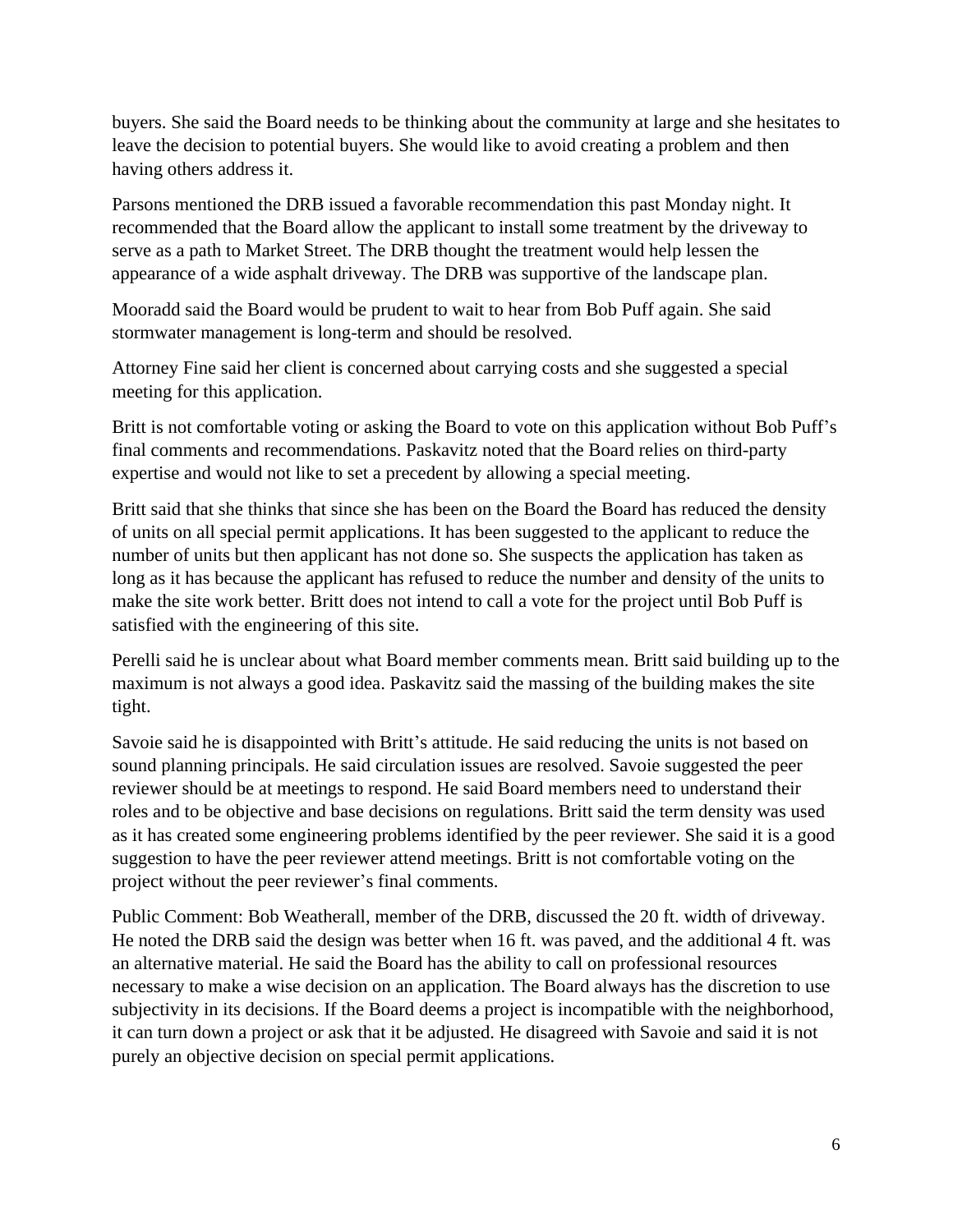Weatherall said the DRB recommends that 16 ft. width be paved and 4 ft. with an alternative paving material. Paskavitz said the 4ft. can serve as a walkway and needs to have ability to handle fire equipment.

Lowe said Board and applicant are waiting a final letter from Bob Puff and the applicant may need time to respond to comments. Lowe would like comments and responses well before the next Board meeting to have time to review them. Lowe is concerned about differences between the applicant and Board members on the layout of the site and questioned if the differences will be resolved.

*Paskavitz moved to continue the public hearing to March 10, 2022 at Town Hall in Room A at a meeting beginning at 7:00 PM. Mooradd seconded. The motion passed unanimously*.

**Continued Public Hearing: 5 & 11 Washington St. Request by Triple Q LLC for a Special Permit and Site Plan Review for a 16-unit multifamily residential development at 5 and 11 Washington Street (Assessor's Map 41B Lots 274 and 275), which is located in the General Business District, pursuant but not necessarily limited to** *Sections V.D, VI, VII, IX.I, IX.K and X* **of the Zoning Bylaw and associated regulations**

Jeff Anderson is recused. Britt appointed Laurie Paskavitz as a voting member for this application on September 9, 2021.

John Colantoni, John Duggar (architect), James Emmanuel (landscape architect), Thad Barry (engineer) and Jim Juliano (attorney) were present.

Britt said a revised site plan was submitted in January. Britt discussed the waiver requested for a rear setback (from 20ft. to 10ft.). The project was redesigned assuming the rear lot line waiver. Colantoni said the DRB suggested moving the buildings back as only train tracks are to the rear of the building. Colantoni said the setback waiver provides more green space and it is the only waiver requested. Lowe said the reduced setback was presented at the last public hearing for this application and the applicant is aware that the Board would need to approve the waiver. Britt noted the public hearing was on January 6, 2022, and the plans were revised on January 12, 2022. Mooradd reviewed the latest plan. Mooradd said it seems that at the public hearing Colantoni will present something new or something that has changed and not reflected on the plan submitted to the Board. She said it is difficult to provide specific and constructive feedback on something the Board is seeing for the first time. Weatherall agreed with Mooradd and noted late changes and revisions are not unique to this application. The point is that the Board is not prepared to respond to information received late. Lowe noted items for this application were submitted a week ago. Juliano noted that changes are made based on recommendations of the DRB and the timing of meetings are close.

Britt explained the DRB is an advisory board. The applicant should ask the Planning Board what it thinks of suggestions made by the DRB and not change plans before asking the Planning Board. Colantoni said he was trying to be efficient by inserting DRB suggestions.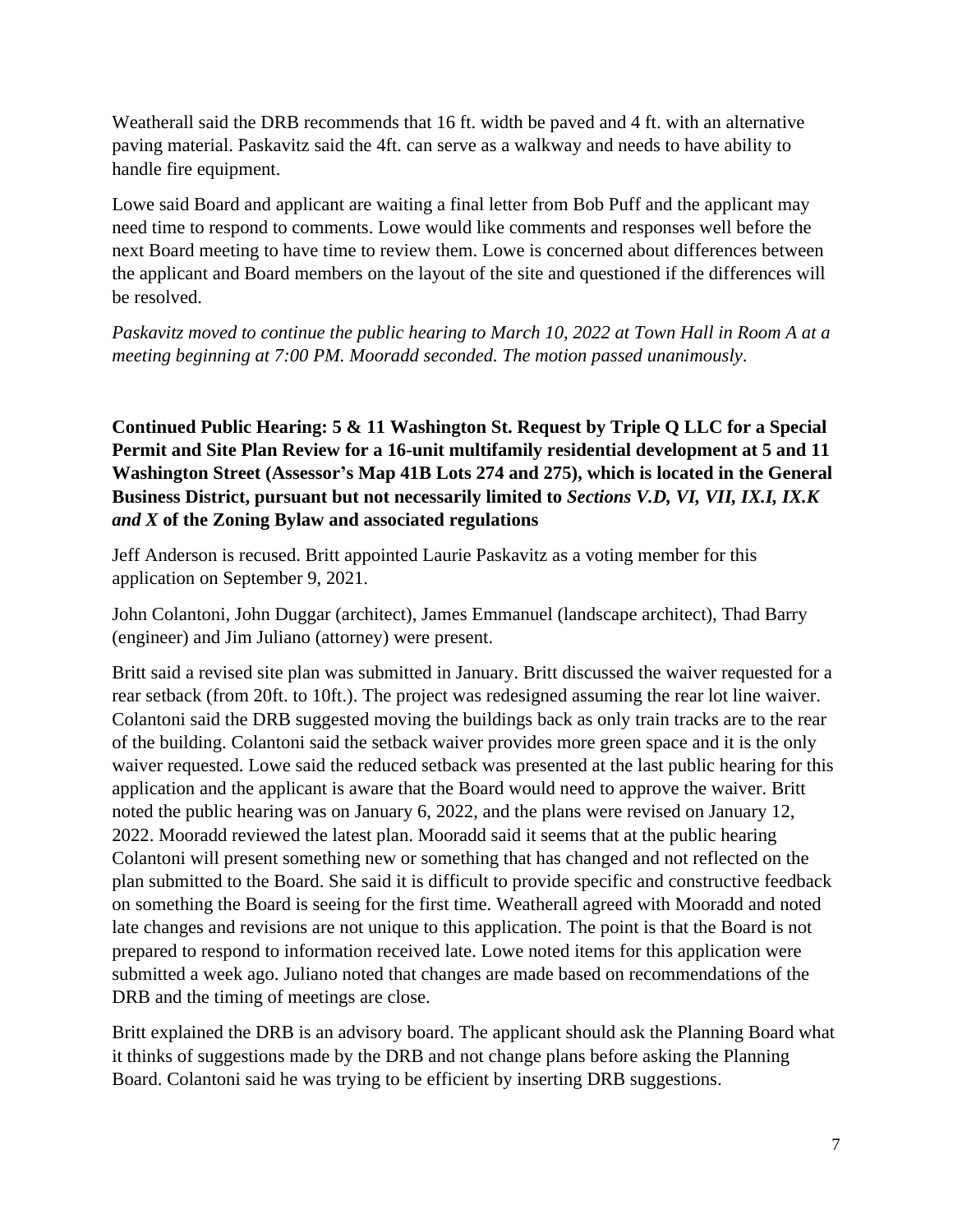Peer review process has begun. Colantoni displayed the site plan. Mooradd noted that at a previous meeting she said it was premature to discuss colors and exterior materials. Mooradd said no to the rear setback waiver. The buildings are too close to the railroad tracks and it is not good for the quality of life of future residents.

Parsons noted that setbacks are for safety and for residents to enjoy their properties.

Anderson is not voting on this application but made a comment related to the setback. Anderson said it is not the Board's job to look out for a buyer's interests but to look out for the Town's interests. Britt noted that a January 3, 2022 memo is the first time the waiver was brought up, but it was not included in the zoning summary.

Mooradd clarified that the rear setback waiver request is one piece of the overall feedback to the applicant. Mooradd said the buildings are too large for the neighborhood. Mooradd noted the condominiums across the street do not exceed 1,850 sq. ft. of living space. Mooradd requested smaller units or fewer units to be in line with the neighborhood.

Britt said the rear setback waiver request will be discussed at the next meeting as it is critical to the layout design.

*Paskavitz moved to continue the public hearing to March 10, 2022 at Town Hall in Room A at a meeting beginning at 7:00 PM. Mooradd seconded. The motion passed unanimously*.

**Continued Public Hearing: Request by Ora, Inc. for Site Plan Review and a Special Permit to use 55 Waldingfield Road as a "Great Estate" for business purposes pursuant to Section IX.H of the Zoning Bylaw. The proposal involves the alteration of more than 2,500 sq. ft. of commercial space as described in Section X.B.1 and the increase of required parking spaces by more than 10 as described in Section X.B.3 of the Zoning Bylaw, as well as associated site work, at 55 Waldingfield Rd. (Assessor's Map 62, Lot 14), located in the Rural Residence A Zoning District, pursuant but not limited to the sections of the Zoning Bylaw cited herein as well as XI.J**

Britt noted voting members for the application are Anderson, Lowe, Weatherall, Mooradd and Britt. Chip Nylen, attorney representing Ora, Inc., John Harden, architect (Olson Lewis), Jennifer Williams, Project Manager for Ora, Inc., and Charlie Wear, engineer (Hancock Associates) were present for the applicant.

Britt noted items needed from the applicant for the application to move forward: engineered plans, stormwater management plan, utilities plan and fiscal impact analysis. Anderson noted the applicant has not been provided an opportunity to provide engineered plans. The PB can not move forward without engineered plans. There will be no approval for Phase 2 and 3 without engineered plans. Lowe wants clarity on Phases 1A and 1B. He noted there are limitations to building on the site and Phases 2 and 3 are in the future. The PB can add conditions for future